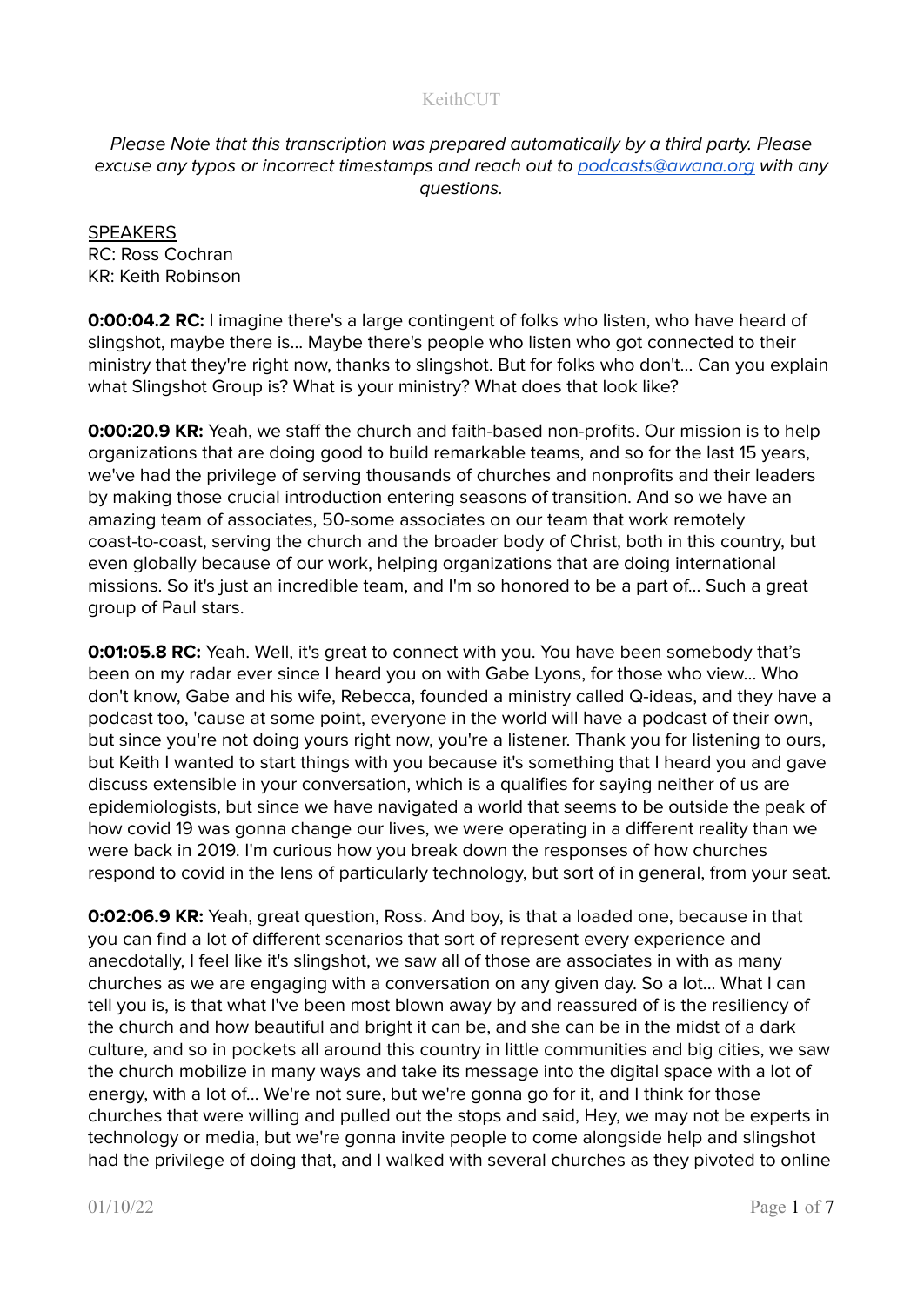digital ministry strategies, and so again, I think overall, what we saw was just a resiliency of God's people and really kind of a re-alignment, I think in a lot of ways, is what churches are experiencing right now, as it relates to who's in my church, and I think we're seeing a lot of that where churches are saying My attendance is fluctuating week to week, sometimes wildly, as people are starting to re-settle and we work in the world of staffing, so we've seen all of the great resignation that the term that's being used, and we've certainly seen the results of that, 'cause it's touched those in vocational ministry in the very real way, so there's been a lot of transition both of leaders and congregants. And so right now, I believe there's a time of resettling that's happening and kind of a re-gathering and a calling back to mission and to the foundation and the roots of our faith that

**0:04:23.9 RC:** A frighteningly small minority of parents heard from their Kidman pastor during the pandemic and we're seeing how churches have gotten smaller, the great resignation, how pastors have reached the point of no return and have had to step away from ministry further because of how exhausted they are to bring this conversation a bit into what we talk about every day. One of the things that we are at Awana obviously most mindful of is how this all impacts kids, and obviously you're not speaking for church, you're not even speak for slingshot, but anecdotally, like you said, I'm curious how you saw some of that pivot, some of that resiliency play out in, particularly in the world of child discipleship.

**0:05:09.4 KR:** Yeah, great question. Or maybe pose this question to you to our audience today, do you remember when you got that first guilt and duty notification about how much time you spend on your screen... Yeah, yeah, it was like, they just showed you a mirror of your proclivities and then you find yourself saying things like, Oh, it was under eight hours this week. Right. Yeah, you feel rewarded in your screen, time was down 20%, but it still... Unless hours and you spent binging. Digital is a space that we occupy. And I think that that framework is really important to help understand the choices that we make in these spaces, because all spaces that we occupy, the space we inhabit affects the choices we make, not first, no. Is this in my two teenage sons, so I'm a veteran student pastor, so I'm a student pastor in 10 years, but for 10 years, I ran in the ANA student ministry and I get to serve churches in the area of student ministry, and in addition to some of the other areas that served the church in including digital communications, but now being on this side of it as a parent and having teenagers in my own… I first noticed this idea that digital is a space that we occupy, when I notice that my two boys, when they play video games, it's a lot different than... What that experience was like for me growing up. If I wanted to have a night of playing video games in my buddies, but we had to get everybody into our house and around the same television, and I remember when technology came out that we could link our TVs together, just such a mind-blowing thing. But today, if my son plays a game, a video game, it's usually happening online in sort of a cooperative game mode, right. So rarely do I go into his bedroom and find him playing a video game by himself, it's a community experience, it's a space that he's inhabiting in the digital world, and so the sooner that my wife and I figured out that technology was gonna be a part of their lives in a more profound way than what maybe I was used to, the sooner I could stop fighting against it and really help our children understand what does responsibility look like in this space? What are the things that you and your friends are talking about in this space, what are the things that you're viewing and watching, and so that began to frame a lot differently how we approach parenting, because it was more of a community experience than it was an isolated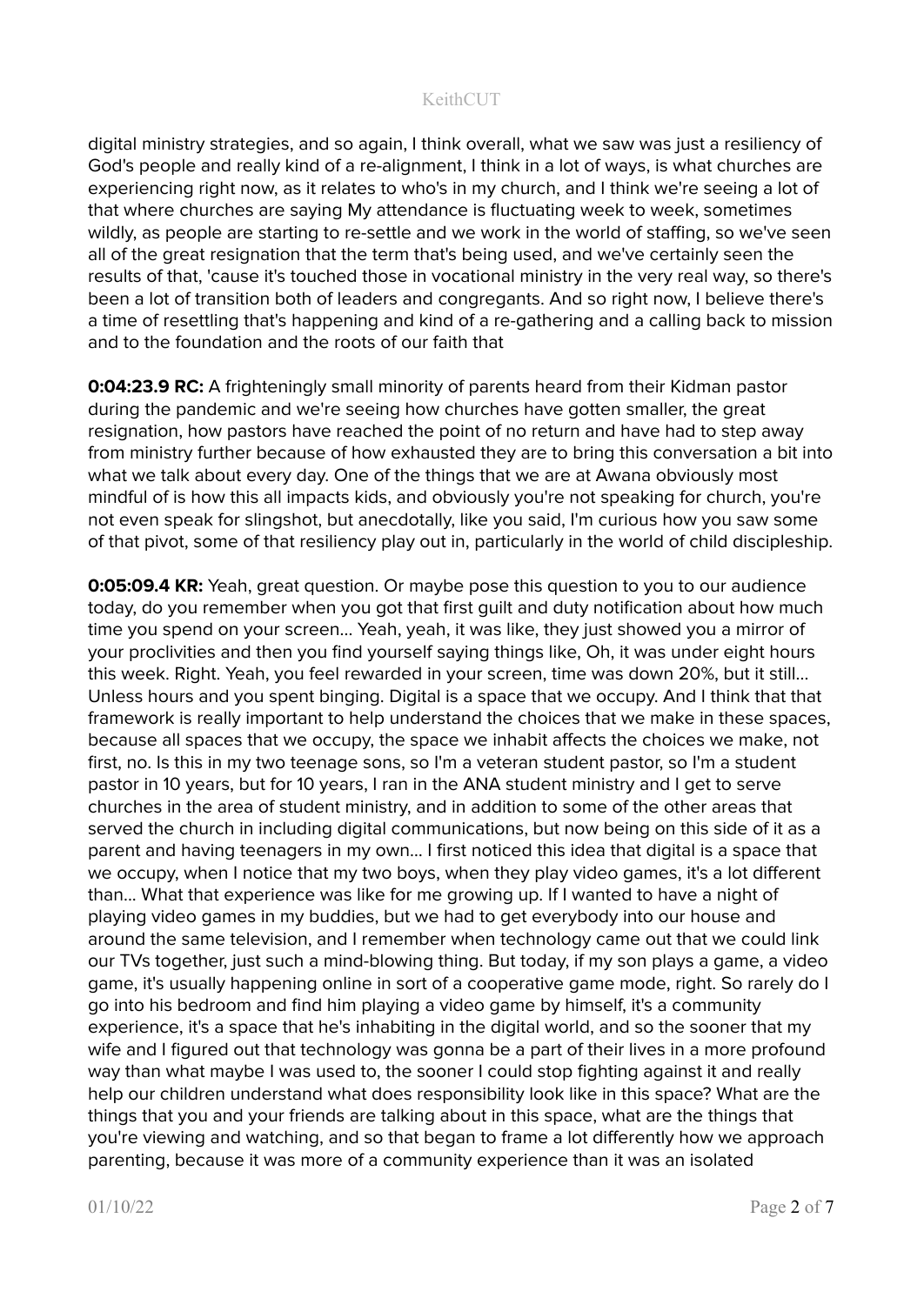individual experience in technology. So I think that's one of the things with adolescents, growing up with these tools with these powerful devices in their hands and in their pockets, in adolescence is a relatively new thing in the history of humanity, there's a enormous amount of pressure on kids today that wasn't necessarily created by social media, but it revealed it, and now that it's out there, I think adults are the ones who have the responsibility to engage their children in a conversation about what is and what is not appropriate, what does being a believer even look like in adolescence in this space... And what I would say is, our kids are always gonna get this right, and the same is true in every area of life for them, but when it comes to technology, our children's behaviors online, whether negative or positive, for me, they all become teaching moments for us as parents.

**0:08:46.4 RC:** That's good man. Oh man, there's a lot of things I wanna unpack there. So here's what I find particularly compelling about that you and your wife are bound in this position where you have to shift your mentality, you had to shift from what your pre-existing relationship was with technology and recognize that your sons were operating in an entirely different world. If you have ever looked at a teenager in like, I feel like we're from different planets, it turns out you are... Right. Yeah, that shift has been harder for churches, that recognition to move it... This is my label, so if you have an issue with it, you can email podcast, I do wanna dot org, but to move from a culture war perspective of internet, bad technologies, bad... Social media is bad. So what I would argue is much more fruitful for discipleship, which is trying to figure out how our kids in this space that they occupy... Which is a beautiful way to describe it. I can be like Daniel in Babylon, you can thrive in an environment like that and reflect Christ in an environment like that. And I'm curious, the churches that made the pivot, well, whether broadly for their ministries, but the churches that were able to make their digital engagement about discipleship. Again, anecdotally, how your organization able to support them, what was that sort of those initial... Like because they didn't happen without a high level of intentionality... Yeah.

**0:10:31.7 KR:** That's really good. Well, as we were forced into it, or either we jump into this space and figure it out, or we're gonna lose connection with our community, I think the mission and the heart of Jesus and leaders said, Let's go for it. And the perfect... Does all of that was... Even for the ones that had a head start, I will tell you that it wasn't all perfect, but one of the things that I think that helped the churches to see this as an opportunity to be... They saw the opportunity cost of digital, it's for those, it took a moment to step back from the frame and reflect on how digital was already impacting their own choices day-to-day, because technology has changed the way that we as humans form bonds and build relationships. Fundamentally, 100%. Period, if that's true, then what does that mean for the church, and that's true of humans in the world today, 20 years ago, Ross, you couldn't talk to strangers that you didn't know it today, we go sleep in their beds, we drive their cars, and we trust their opinions who... Everything for the dog groomer, we used to the pad thai that We're gonna be for dinner tonight, and so the moment we realize that there's this false dichotomy and we're going on between digital and physical, and instead realize these are a complement to one another, as we integrate digital into our ministry strategy, that's where all of a sudden possibilities and opportunities and creativity began to fill up with these churches and leaders saying, Yes, we do foreign bonds and build relationships differently, digital is a tool in our hands to the trust and reliability with our community that's what great brands have been doing for the last 20 years.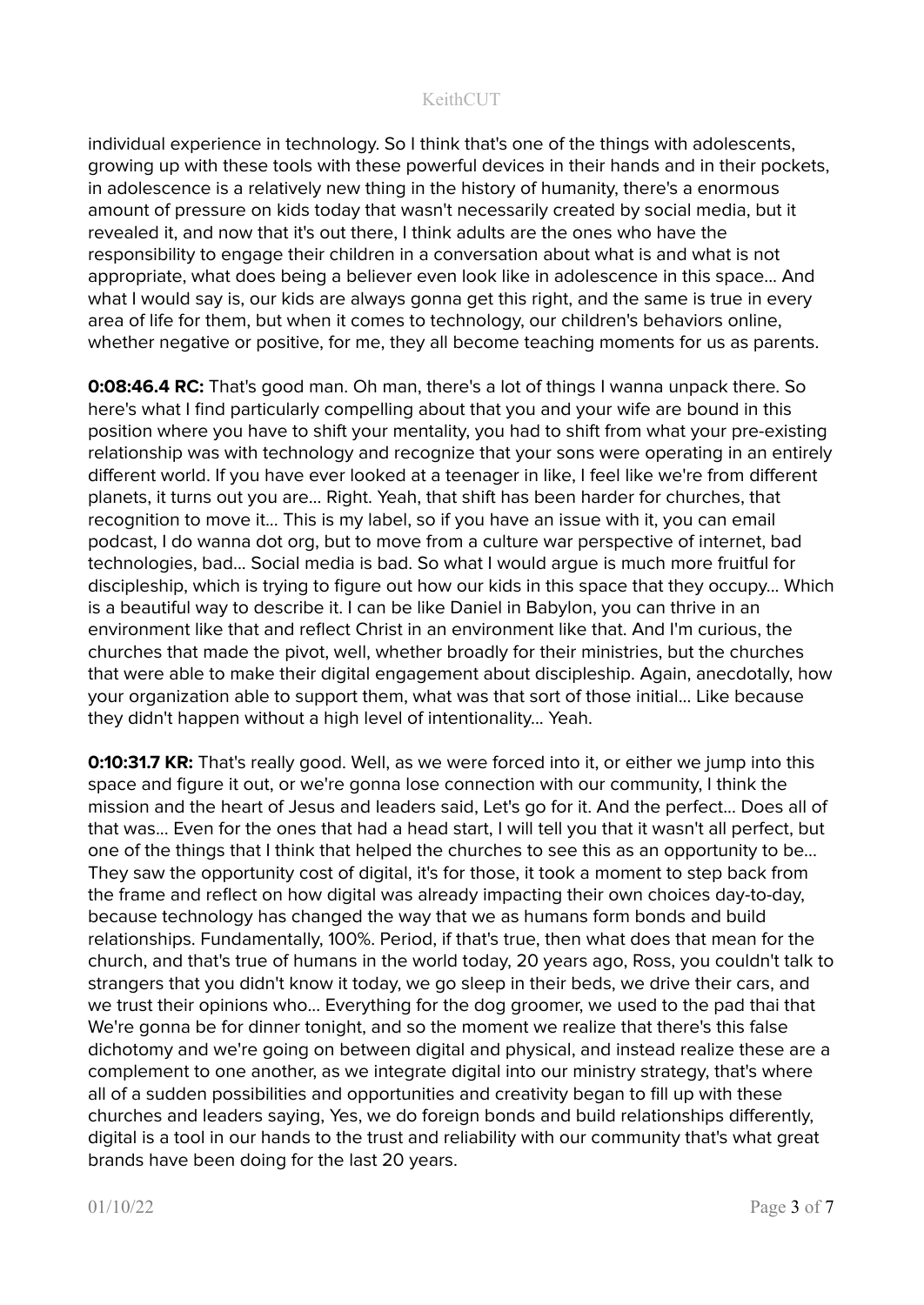**0:12:29.9 RC:** Yeah, and we have a more compelling story because I think that my concern with these kinds of conversations is always for the leader who already feels overwhelmed, the leader who, for whatever reason, they're not necessarily as much of a digital native as they'd like to be, they're much more... Somebody rides crib between one, a digital immigrant to this conversation, is that this doesn't feel like an item on their to-do list, that it feels central to not only their mission, but also reflects things that they're already doing, and we talk about child disables IP around here, is this three different components of a long, highly relational, leave deeply scriptural and become highly experiential, and I feel like the digital space is full of opportunities that fall into all areas of that discipleship, but it requires a level of involvement from us that mirrors the level of involvement that you dear listener, have with a kid in your mobile smarter. And to bring it back to what we've been talking about, I'm curious. You talked about creativity and innovation. I'm curious what that looks like here. There's a bunch of people who are listening who want to engage in that, but because it is so new to them personally, they don't even know where to start. What did this look like? When it was done really well.

**0:14:07.6 KR:** That's good. I'm gonna make a statement here that I really believe, and that is that the digital disruption has given us the greatest opportunities for evangelism in 2000 years. And the reason I can say that with confidence is because there's something that excites me, and this is gonna just stay with me on this, but all over this country, there are these little coding schools that are popping up in neighborhoods and communities, and you pay to have six sessions to teach your kid how to code, and they're learning programming language, they're learning skills for a digital world, and I say this with a great deal of respect and sincerity, at the same time, I worked in the world of staffing, and I see a massive skills gap in the leaders that need to be prepared to lead in the church today, and what I'm burdened by is the fact that we are seeing the great resignation. We know, according to Barnes research in recent years, I don't know the exact step today, but I know just a couple of years ago, it was the average age of senior pastor was 55 plus, and so with an aging vocational clergy, what are we facing? Except a crisis for leadership in the next generation. And so, while Bible colleges and seminaries have done a great job at teaching theology and the practicums of ministry, one of the things that I believe that's missing of the times is this tooling, this preparation that happens from learning the actual skills of what it means to be a visual storyteller in our culture, because that's where people are, and if we want to reach and we gotta be where they are, so in many ways, I think that the culture is far ahead of where the church is and understanding this, preparing leaders for tomorrow's needs and I think the church needs to lean into that and say, what kind of investments should we be making in our young people today so that they can lead in the future, and if we really are honest about that question, it will change and influence the sorts of ways that we invite them to volunteer and to help out and to serve you when it comes to child discipleship and involving them in technology now, the student pastor and Next Gen pastor for years and now I have the privilege of seeing former students of mine that came along in the ministry that I served in, and they're on the mission field now they're adults, they have kids of their own, makes me really old, but it really does bring a lot of joy to your heart when you see… But one of the things I've been intentional about with that is using technology to stay connected to those missionaries wherever they're a lot day around the globe, but not just that, but inviting my children into that conversation as well, into praying for that missionary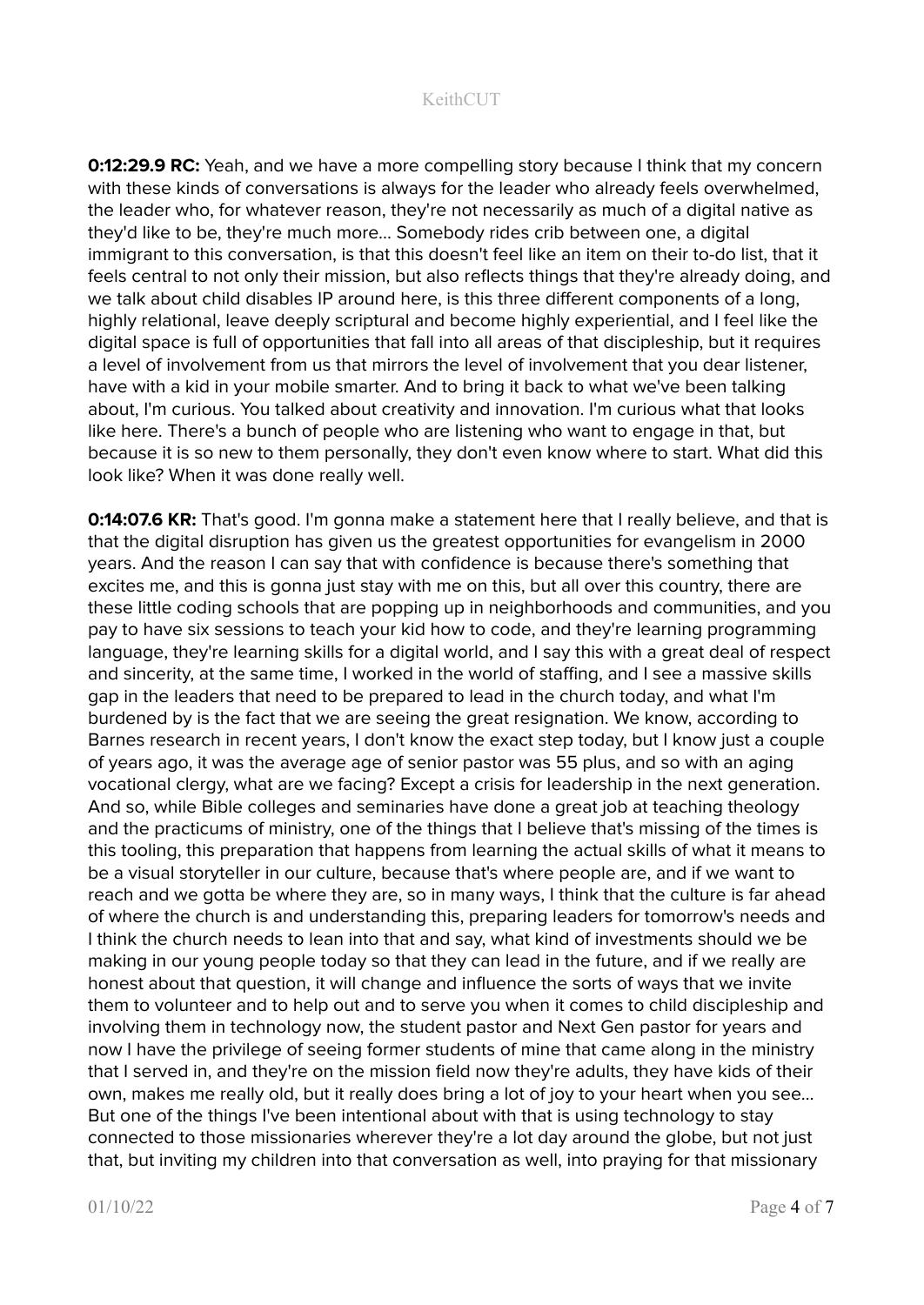and seeing them in their city, wherever they're at, knowing that technology is that bridge that keeps us connected, so I think there's just... There's just so much that we can be doing to stay connected and to be preparing leaders for the needs of tomorrow.

**0:17:27.0 RC:** And I think what I would hope people hear from... I think I have accepted for far too long. That our website is kinda lame, our Facebook page hasn't been updated in a long time, and we don't do that in any other area of our ministry, we never say like, Yeah, our mission is a... Our worship team isn't really that great, but we've settled in this area of technology, in this opportunity that you speak of, is so exciting to people, the environment, but I am able to stumble across some of these tiktok evangelists who are engaged in that platform in such a creative way that I would never even begin to understand, because essentially, that platform is not for me, and what does it look like for us as leaders to be able to lay down the authority in some of these digital environments and let the people who... It was made for... Engage in that work because on a child as Abu level, and obviously, I'll just qualify by saying like I'm not advocating for breaking digital safety practices, like follow-up best practices as far as your kids are concerned, but on a child discipleship love, oh, we know and we have data to back it up, how crucial and how impactful it is if you're able to let a kid lead, let a kid that become piece at highly experiential piece of child established is so fruitful and to limit that is incredibly detrimental to the discipleship process.

**0:19:10.0 KR:** I resonate what you're saying, and this is something I wanted to highlight because you ask, what's one of the things that I've seen and this in churches throughout the pandemic, and I'll tell you something that's so exciting that we've seen, and that is... I was just at a church in Las Vegas two weekends ago, partner church, visiting within, and had the opportunity to be with them during a Sunday morning worship service, and during those services, they had young people with these camera rigs that they're walking around the service and they're filming the Worship Team, and it's all like... Because I got room happening and they've got their online experience, and they all look like they were a junior high, which everyone looks like they're in junior high are... They couldn't have been 14 or 15 years old, embraces, and they're running around and they've got this camera gear on and they're holding cables, and they're uploading the content to the YouTube channel, so if you feel overwhelmed, just know this. What takes me 10 to 15 minutes to do to just find the right sticker for my Instagram, my kids can do that in like a split second, and they get mad at me when it takes too long to make a post, like Of course There are people around you who would love an opportunity, this is a sand box, and one of the greatest opportunities I had as a young leader was I had older leaders who were armature willing to let me fail. But gave me an opportunity to play in that sandbox of ministry and to go for it, and I see the sort of approach that we could take with young people, and if we do that, we will continue to produce disciples and we won't have this gap of skills that exist right now in the church. That we desperately need.

**0:20:53.2 RC:** Yeah, so I wanna make sure people are tracking the sort of the sequence of this. I think the conversation that you and your wife have with your voice is incredibly important, and I think in many ways that winds up being the first step with kids directly, but I would argue it was probably also the first step of the church of being able to communicate, what are you trying to accomplish in the space, what are our values, how are we gonna reflect that, how can we reflect who Jesus is in an environment that is where the people are,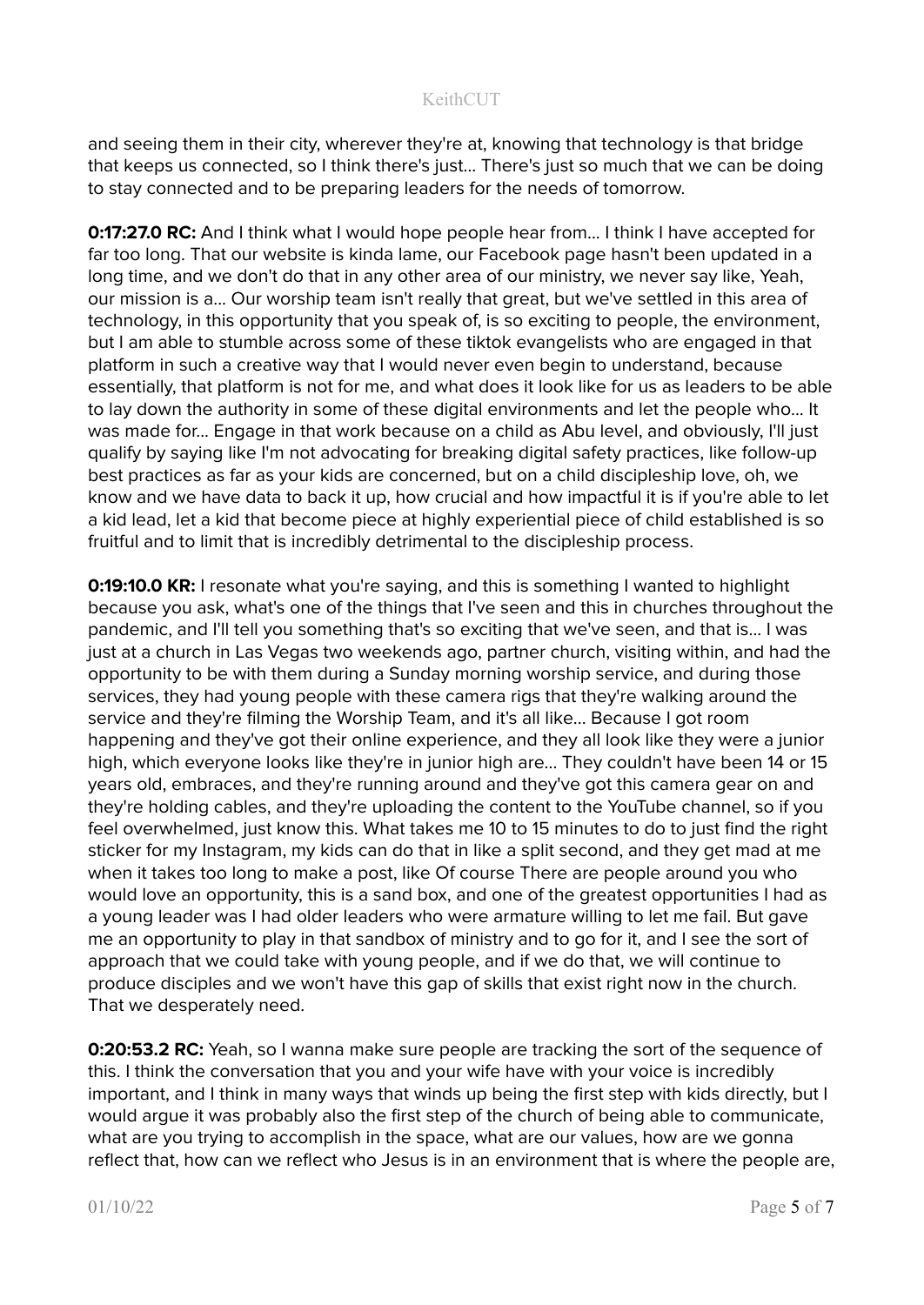is where the lost art, there is no shortage of opportunities for digital evangelism. In a time like this, and then in that sequencing, when you've gotten the value, it moves from that point into more of a layer of, we'll say, execution and how we are engaging in that space on a regular basis, but what I'm curious about... And this might be a good place for us to land the plane here, is I want people to understand what the fruit of this looks like when it's done well, when covid-19 is a thing for the history books, that there's going to be innovation that has happened over the past couple of years, that the church is gonna have shifted, that are still going to be true, however, may, hopefully months, but probably years into the future. Right. And when I think about my kids who are 6 and 2, This is the church that they're gonna grow up in, and then show it up saying, No, I've been here, I've just been online for the past six months and that kind of thing. But what is some of the other fruit that exists when this is done really well?

**0:22:35.8 KR:** Yeah, absolutely, yeah, I have those stories. In fact, the church I was just in in Las Vegas, he met a woman that was sitting in the same row as me who... That's her story, found the church during the pandemic, online attended per month and then finally started to come in person and now it's become a member of the church, so just really cool. But I think... So we all have those. And I think in some ways, those are the stories for pastors like, yeah, we know there's one or there's two, but what impact are we gonna make culturally? And so I would just encourage church leaders and parents as well, any believer right now in our culture, think about this, we live in a world and a culture that feels with its eyes, that's why visual content is so... That for me will be, as I continue to see it, that will be the defining mark for that leverage, this tool. While going forward, I believe that empathy is our strongest play and culture right now, because compassion has always been the church is super power. That is what makes us unique and distinct. Jesus said By this, they will know that you're my disciples. By the love that you have. So I think when we turn the spotlight up on the ways in which we're loving one another, loving people, loving our cities and our communities, that is the invitation for people to say, Wait, who is this? And what's this about? If you wanna stop the scroll, visual content that tells a story of where guys at work in your city, in your community, those are the things that will get people to pause and get him to stop and to pay attention to what you're doing

**0:24:22.8 RC:** In... Into that, and it's such a more compelling story than what the church has said about technology first for too long, so many churches have basically said, Yeah, it's a little sketchy, but... what isn't? So let's off some level of content out there just so that we're also there as part of the conversation, and the vision you've just painted is one just infinitely more compelling, but also mirrors what every person who's listening to this podcast has already done in the physical world. You have already done that kind of evangelism, you have already helped kids feel like they belong, and I know that because otherwise you still wouldn't be listening to me. So since you're look, thank you so much, not only for our ministry for your time, but also for being able to speak out from the seat that you were in about the direction of the church. I said last word before, but I'm actually gonna make... I'm gonna change that because I'm the host, I get to do whatever I want. But I imagine there's folks who have listened to this or feeling that sense of conviction, maybe this conversation around technology has been overwhelming to them, or they feel like they're not skilled in it, and they're trying to ignore it and they're realizing that they can...